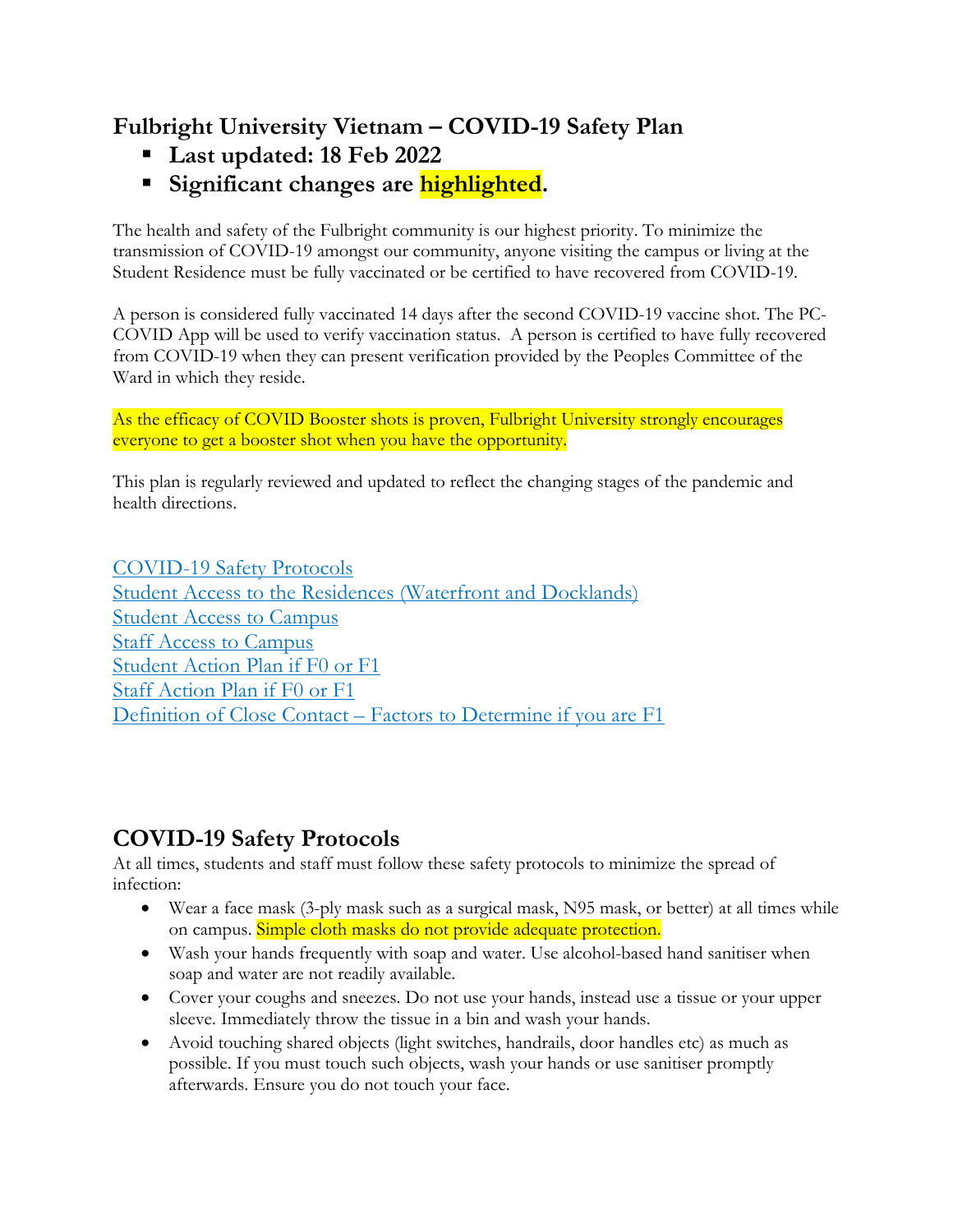- Clean and disinfect frequently touched surfaces each day, more often if you think they've been contaminated. Use normal cleaning supplies.
- Do not share food, drinks and personal items including mobile phones.
- Do not travel if you are sick.

Please do not come to campus in the following circumstances:

- You are experiencing common symptoms associated with COVID-19 such as: fever, runny nose or nasal congestion, cough, tiredness, chills, loss of taste or smell, shortness of breath, etc.
- You have had a positive result from a COVID-19 test (PCR or RAT).
- All confirmed COVID-19 cases must isolate at home, or if a Waterfront or Docklands resident, as directed by Residential Life staff.

Always practice the **5K's**:

- a. Khẩu Trang Mask
- b. Khử Khuẩn Sanitization
- c. Khoảng Cách Distance
- d. Không Tập Trung No Gathering
- e. Khai Báo Y Tế Health Declaration

#### **Student Access to the Residences (Waterfront and Docklands)**

#### **When Checking In:**

- RAT Covid-Test Result: the test should be taken within 72 hours prior to the check-in tiome;
- Vaccination Certification: kindly take a screenshot of your vaccine status via PC-Covid App;
- Health Declaration Form: visit H $\hat{\mathbf{e}}$  thống thông tin quản lý Khai báo Y tế (tokhaiyte.vn) to complete the form, screenshot the QR Code for submission;

#### **While Staying at the Residence:**

- Practice the 5K's and social distancing;
- Guest policy is suspended, no guest is allowed to enter the Residences for any reasons;
- Weekly random COVID-19 rapid antigen testing (RAT) will be performed per apartment (that is, a random student will be chosen by the Residential Life team from each apartment to get a Quick COVID test). Tests will be performed by CarePlus at the Waterfront and Docklands residences.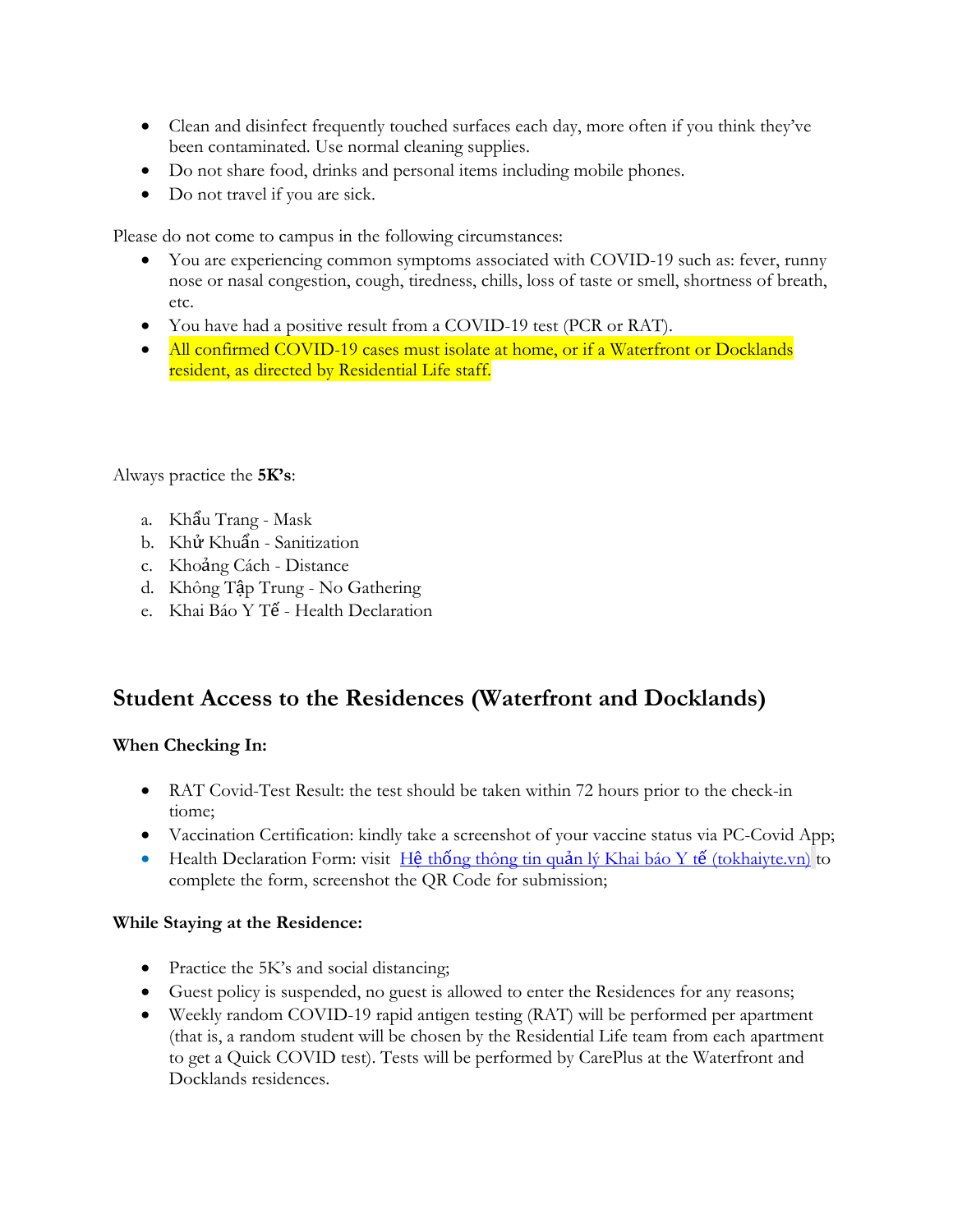#### **Student Access to Campus**

- Only fully-vaccinated students (as evidenced on the PC-COVID App) and recovered F0's (with relevant documentation) are eligible to enter the campus.
- On entry to any area of the campus you will be required to scan the QR code using the PC-COVID app and show the verification, which includes vaccination status, to the security staff on duty.
- 5K measures must be strictly observed while on campus including wearing a mask *at all times*.
- Wherever you are on campus, classrooms included, avoid close contact with any other faculty, staff, or students. Close contact is defined below.
- Reception, cleaners, and facilities staff will be on skeleton duty so please make allowances by looking after your own rubbish, turn off your own lights, etc. If there is a facilities-related issue please submit a **OneStop** ticket informing us of the issue.
- Students who have tested positive for COVID-19 must remain isolated at home or at the Residence and stay away from campus until COVID symptoms have passed and you test negative.

## **Staff Access to Campus**

- Only fully-vaccinated staff (as evidenced on the PC-COVID App) and recovered F0's (with relevant documentation) are eligible to enter the campus.
- On entry to any area of the campus you will be required to scan the QR code using the PC-COVID app and show the verification, which includes vaccination status, to the security staff on duty.
- Regular work may take place, however please self-monitor to ensure that no more than 50% of any one department are working on campus at any one time.
- 5K measures must be strictly observed while on campus including wearing a mask *at all times* unless eating or drinking.
- Wherever you are on campus, classrooms included, avoid close contact with any other faculty, staff, or students. Close contact is defined below.
- Reception, cleaners, and facilities staff will be on skeleton duty so please make allowances by looking after your own rubbish, turn off your own lights, etc. If there is a facilities-related issue please contact <u>facilitysupport@fulbright.edu.vn</u>.
- Weekly random COVID-19 rapid antigen testing will be performed per office (that is, a random staff member will be chosen by the HR department from each office (L7, L5, L2, FSPPM, etc.) to get a rapid antigen COVID test.
- Staff and faculty who have tested positive for COVID-19 must remain isolated at home and stay away from campus until COVID symptoms have passed and you test negative.
- Staff and students who are F1 may continue their normal daily activities including coming to campus. F1 Staff and students must wear a mask at all times. Should COVID symptoms develop, please follow the following instructions.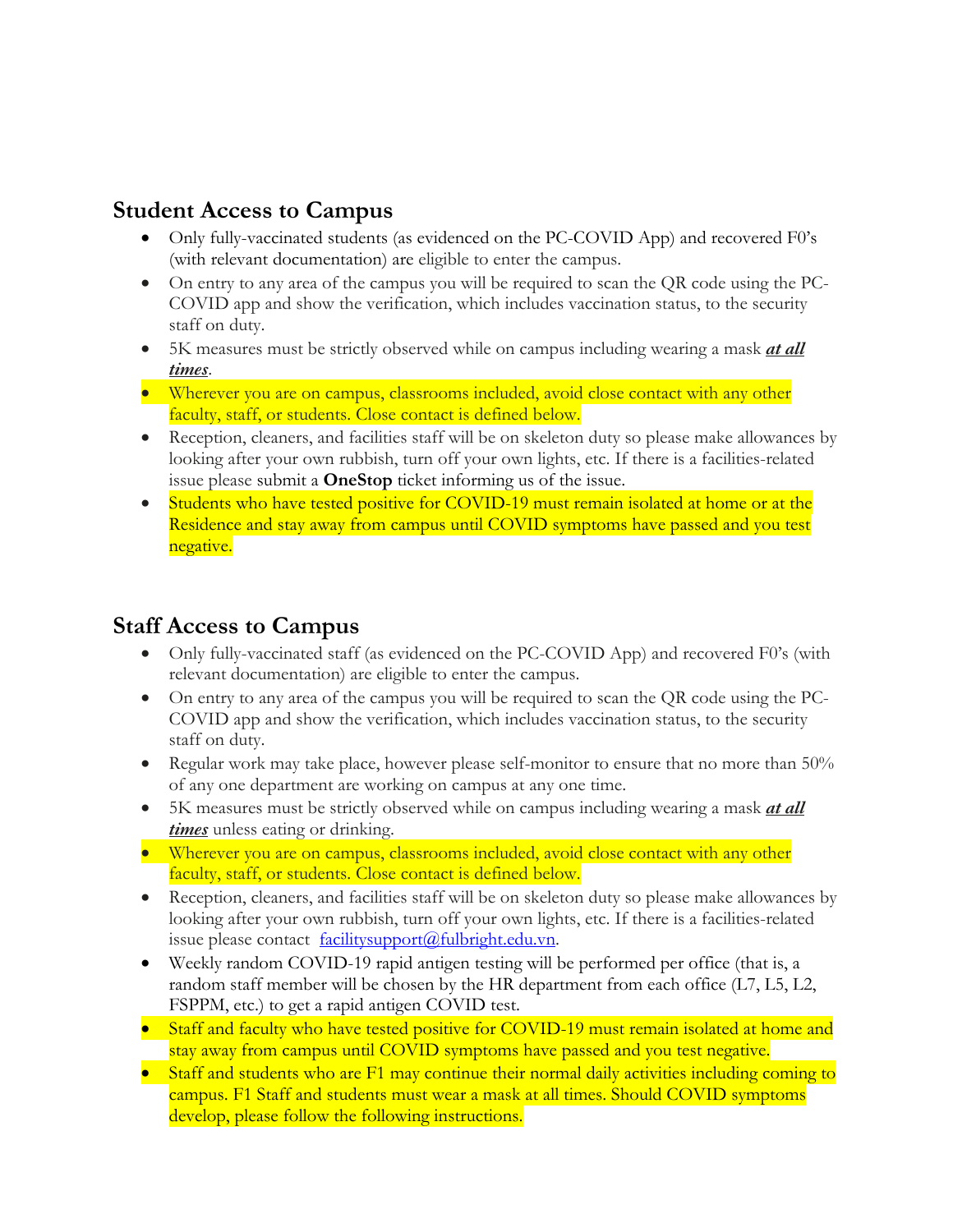## **Student Action Plan if F0**

If you have COVID-19 symptoms (fever, cough, tiredness, chills, nasal congestion, headache, loss of taste or smell, shortness of breath):

- Ensure you are wearing a quality mask ((3-ply mask such as a surgical mask, N95 mask, or better) and avoid close contact with anyone else.
- If you are on campus, go to the outdoor lunch area on Level 2.
- Contact the International SOS Assistance Centre (24/7) to get advice either by using the **Assistance App** or calling directly **+(84) 28 3829 8520**.
- Go to a COVID-19 testing facility to get tested. If you are on Campus, staying at the Waterfront or Docklands Residences, go to CarePlus.
- **If you are F0** (have received a positive test for COVID-19), follow the advice received from International SOS, and:
	- o Always wear a mask and avoid close contact with anyone else.
	- o If you are staying at the Waterfront or Docklands, please contact the RA team at **+(84) 34 797 2250**. They will arrange for you to move to a different apartment for quarantine.
	- o Make a list of those people you have had close contact with (starting 2 days before the onset of symptoms. See below for a definition of "close contact".
	- o If you are **not** staying at the Waterfront or Docklands, but you have had close contact with other members of the Fulbright community, please quarantine yourself at home and then submit a **OneStop** ticket informing us of your situation and including the list of close contacts in the Fulbright community.
	- o If you are staying at the Waterfront or Docklands and your hometown is Ho Chi Minh City, we encourage you to go and stay at your home until you recover and test negative.

### **Student Action Plan if F1**

If you have had close contact (as defined below) with a person with COVID-19 (you are F1): • You may continue your normal daily activities including going to class and other student

activities. Ensure you are wearing a quality mask (3-ply mask such as a surgical mask, N95 mask, or better) at all times when in the presence of other people.

If you start to get symptoms of COVID-19 (fever, cough, tiredness, chills, nasal congestion, headache, loss of taste or smell, shortness of breath) isolate yourself immediately and get a COVID test to confirm whether or not your symptoms are a result of a Covid infection.

• If you are F0 (have received a positive test for COVID-19), follow the steps in the **Student Action Plan if F0** section above.

If you test negative, you may resume your normal activities, though if your symptoms are bad you may have a routine cold or flu, so should isolate yourself and take a rest until your symptoms pass.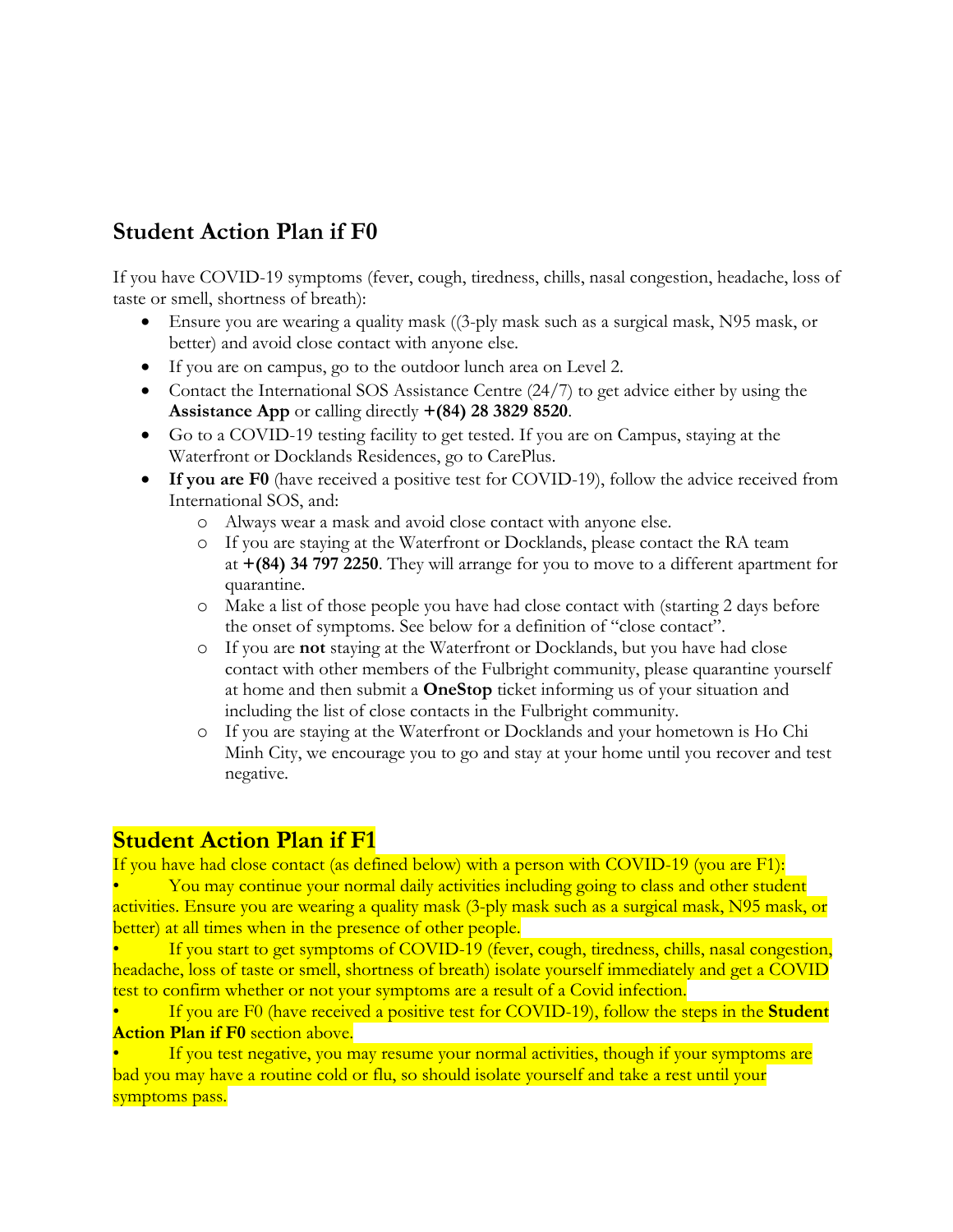## **Staff Action Plan if F0**

If you have COVID-19 symptoms (fever, cough, tiredness, chills, loss of taste or smell, headache, shortness of breath):

- Ensure you are wearing a quality mask ((3-ply mask such as a surgical mask, N95 mask, or better) and avoid close contact with anyone else.
- If you are on campus, go to the outdoor lunch area on Level 2.
- Contact the International SOS Assistance Centre (24/7) to get advice either by using the **Assistance App** or calling directly **+(84) 28 3829 8520**.
- Go to a COVID-19 testing facility to get tested. If you are on campus, go to CarePlus.
- **If you are F0** (have received a positive test for COVID-19), follow the advice received from International SOS, and:
	- o Always wear a mask and avoid close contact with anyone else.
	- o Go home and quarantine yourself. Seek medical help should your symptoms worsen.
	- o Make a list of those people you have had close contact with starting 2 days before the onset of symptoms. See below for a definition of "close contact".
	- o Contact your supervisor and inform them of your situation.

#### **Staff Action Plan if F1**

If you have had close contact (as defined below) with a person with COVID-19 (you are F1):

• You may continue your normal daily activities including going to work and teaching. Ensure you are wearing a quality mask (3-ply mask such as a surgical mask, N95 mask, or better) at all times when in the presence of other people.

If you start to get symptoms of COVID-19 (fever, cough, tiredness, chills, nasal congestion, headache, loss of taste or smell, shortness of breath) isolate yourself immediately and get a COVID test to confirm whether or not your symptoms are a result of a Covid infection.

• If you are F0 (have received a positive test for COVID-19), follow the steps in the **Staff Action Plan if F0** section above.

If you test negative, you may resume your normal activities, though if your symptoms are bad you may have a routine cold or flu, so should isolate yourself and take a rest until your symptoms pass.